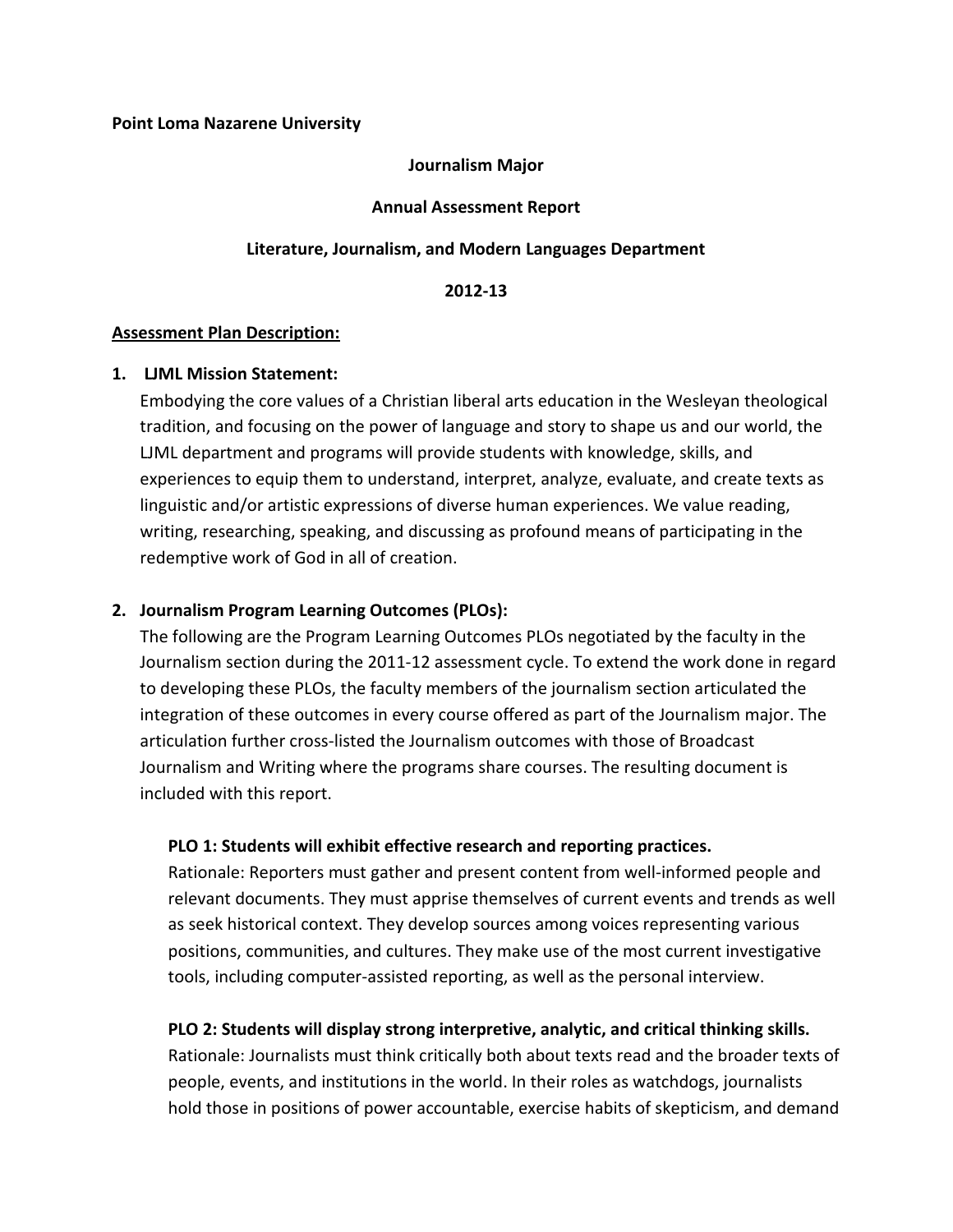solid verification of claims. They read a variety of genres, including great literary texts, to recognize distinctive rhetorical purposes, such as to inform, to entertain, to warn, and to teach. From great writers, they experience great ideas about the human condition and valuable techniques to enhance their own craft as storytellers.

# **PLO 3: Students will communicate ideas clearly and accurately in forms appropriate to the purpose, medium, and audience.**

Rationale: Journalists must present ideas with clarity and context in a variety of formats and platforms. In the multimedia world of the  $21<sup>st</sup>$  century, journalists must adapt their storytelling skills to a variety of print and electronic media. They develop both their writing and editing skills working within the particular conventions and best practices of various media platforms and for various audiences.

# **PLO 4: Students will employ appropriate ethical and legal standards and professional codes in their service to their communities and cultures.**

Rationale: Since the expression of the First Amendment to the U.S. Constitution, freedom of the press has been preserved to inform citizens so they can participate most effectively within a democracy. Journalists encounter legal and ethical dilemmas and must exercise good moral decision-making in their professional practices as news gatherers and communicators.

# **3. Curriculum Map (See attached Curriculum Map)**

See the Writing Program Assessment that includes the wording of CLOs for all courses with the WRI prefixes, including those in the journalism program. Many thanks to Michael Clark for his patient editorial work with his colleagues on these wordings; the expectation is that these CLOs will remain under on-going revision as needed.

In reviewing the 2011-12 assessment plan, we realized the courses we listed would not be beneficial. So we made the following changes. We moved WRI 430 into the same cycle as WRI 215, 216 and 217 to get a broader spectrum of students assessing that particular outcome. We also moved WRI 345 from 2013-14 to 2014-15 to get a broader sample of PLO 1 and to avoid redundancy of PLO 3. We also limited WRI 310 to just PLO 1 to limit assessment practices. We also decided to assess WRI 470 in this cycle because the measurement standards were established last year.

# **4. Multi-Year Assessment Plan:**

The journalism section assessed PLO 1 through WRI 310, and PLO 4 through WRI 470. WRI 310 is Advanced Reporting, which has mostly juniors and seniors and gives a good picture of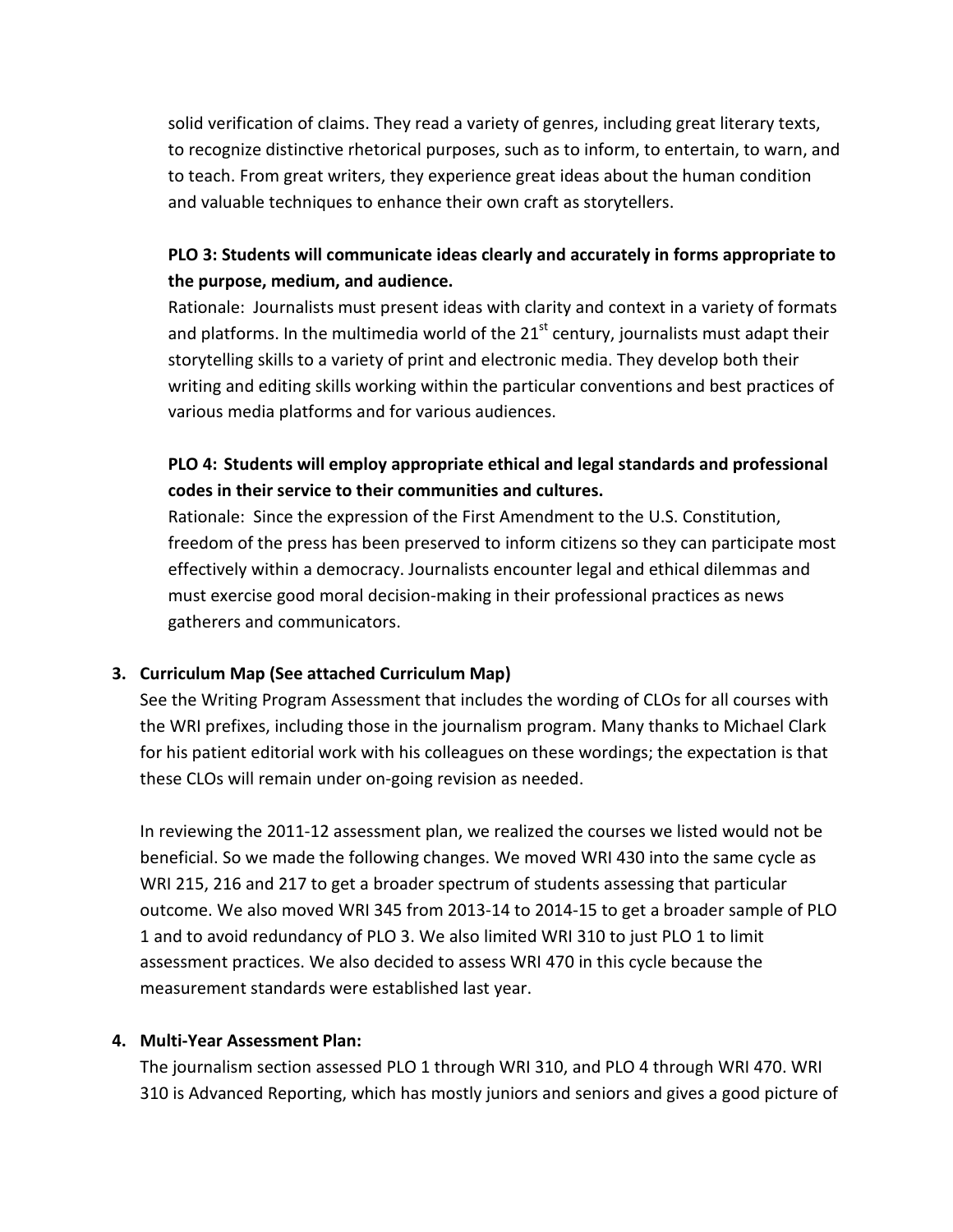the level of performance we will see. WRI 470 is the Journalism Internship, and there are good measures from internship supervisors for measuring how well the students can perform in the marketplace.

## **5. Methods of Assessment and Criteria for Success:**

WRI 310 measured PLO 1: "Exhibit effective research and reporting practices." In order to evaluate students' performance in this area, the students' final reporting assignment was assessed, with the assumption that students were incorporating what they have learned through the semester. Assessment was done with a Rubric (see attached WRI 310 Rubric for Assessment of Advanced Reporting).

WRI 470 measured PLO 4: "Employ appropriate ethical and legal standards and professional codes in their service to their communities and cultures." WRI 470 Internship in Writing is where assessment of mature skills occurs. Performance evaluations are made on everything from general appearance, communication skills, initiative and resourcefulness, emotional maturity, poise, and self confidence, writing ability, dependability, ability to work with people, and on specific tasks of the job with notations from 1 (poor) to 5 (excellent). (See attached WRI 470 Internship Learning Agreement for form that supervisors fill out and return).

# **6. Summary of Data collected:**

The rubric for WRI 310 measures research, narrative skill, grammar, and, comparison to best practices. There were three students in the class

The rubric had 20 possible points. One student earned 17, another a 16 and another a 7, for an average of 66%.

The rubric for WRI 470 is in the form of evaluation that is filled out by internship supervisors. Sometimes the supervisors provide the information in a letter instead of filling out the forms. In the 2012-13 school year there were three interns at U-T San Diego, one at San Diego Home and Garden Magazine, one at Tri-Athlete Magazine, one at Classy Co-Ed (a web-only magazine), and one at KCRA Television in Sacramento.

Internship supervisors at these media companies are asked to evaluate the students on a 1- 5 scale, with 5 meaning Excellent. They are asked to evaluate the work the students did as well as the students' work habits and traits.